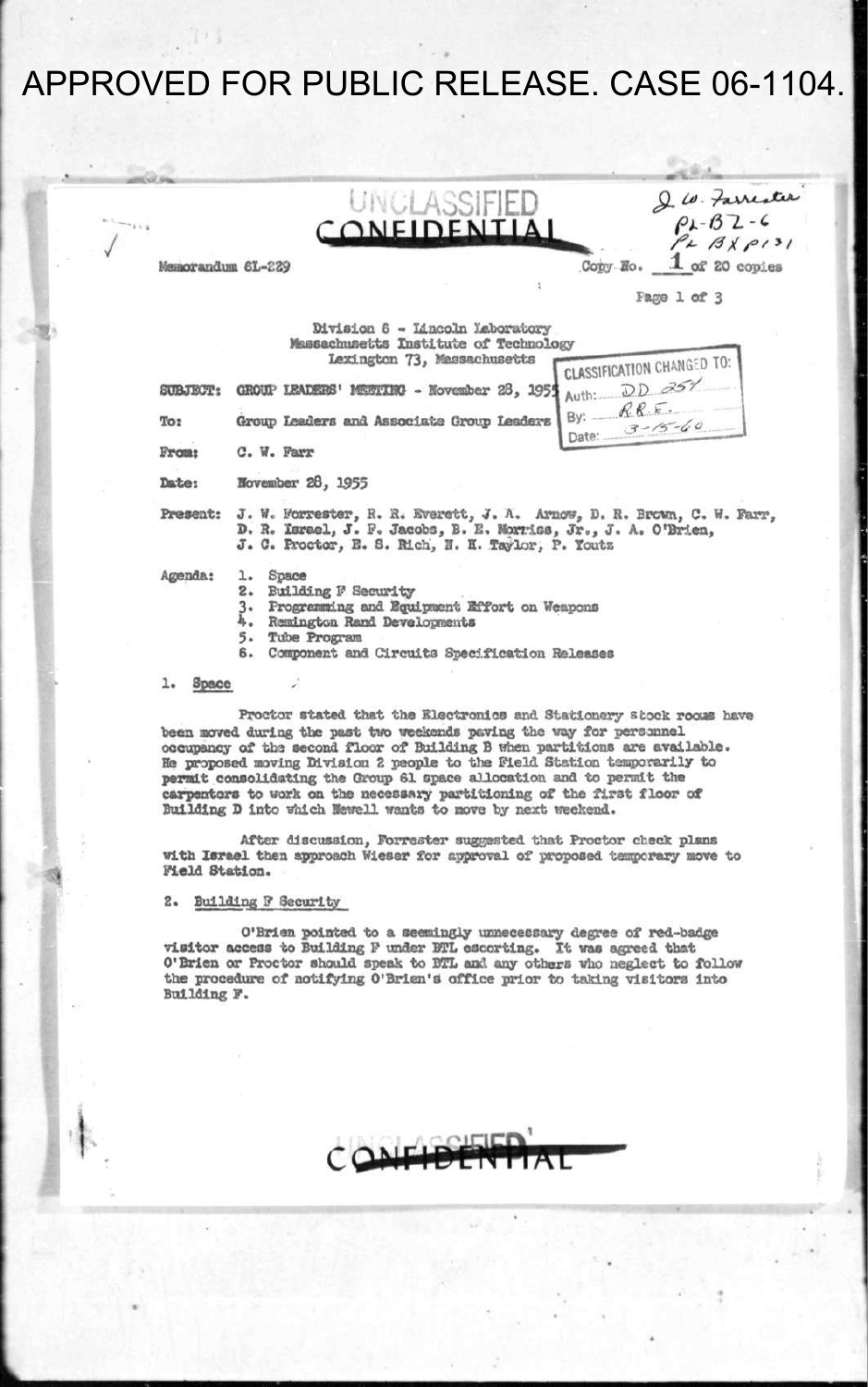## APPROVED FOR PUBLIC RELEASE. CASE 06-1104.

Memorandum 6L-223

Page 2

**rV. I** 

#### **3. Programming and Equipment Effort on Weapons**

**Israel outlined the questions arising in connection vlth weapons integration into the SAGE System. The work load may approach twenty months for up to ten people for a single weapon. This would carry the work as**  far as the establishment of specifications but would not cover equipment **changes involved.** 

**Taylor spoke of the need for Lincoln attention to operating specifications, programing, and equipment phases of weapons integration.** 

**Forrester suwaarized that work must be carried on without a net Increase in Lincoln manpower load by arrangement with the weapons contractors to contribute, on a loan basis, manpower equivalent to the Lincoln nan-hours required. Arrangements for borrowed manpower must be made in such a way that the contractors are able to work within their government agreements.** 

**A recent letter from Col. IaMontagne relating to weapons seeds to be answered along the above lines and Forrester arranged to meet with Jacobs and others after the Meeting to resolve details.** 

#### *h.* **Remington Rand Developments**

**Taylor summarized results of discussion with Remington Rand representatives at the Computer Conference leading to a meeting at Lincoln December 1 and 2, attended by Remington Rand's Research Director and others, to discuss newly developed techniques in use of transistors, drum switching, etc. If feasible, this meeting is to be followed by a visit of Taylor, Brown, and others to Remington Rand. Questions arise in connection with the proprietary nature of this information.** 

**Forrester agreed that it was necessary to establish and confirm, In writing, the basis of such disclosures to Lincoln; he agreed to lunch with Remington Rand's Research Director this week to discuss the problem.** 

**5. Tube Program** 

**At Forrester's request, Youtz sujnaarlzed the status of tube production and deliveries for XD-1 end the production PSQ-7'a.** 

**All charactrons for XD-1 have been delivered; enough typotrons are on hand for operation; approximately twenty-five typotrone still to be received are spores.** 

**Production difficulties have apparently diminished and IBM and KEF have phased out of the tube production trouble-shooting business leaving such responsibilities to Hazeltine.** 

**I** in a right right

### **ONFIDENTIAL**